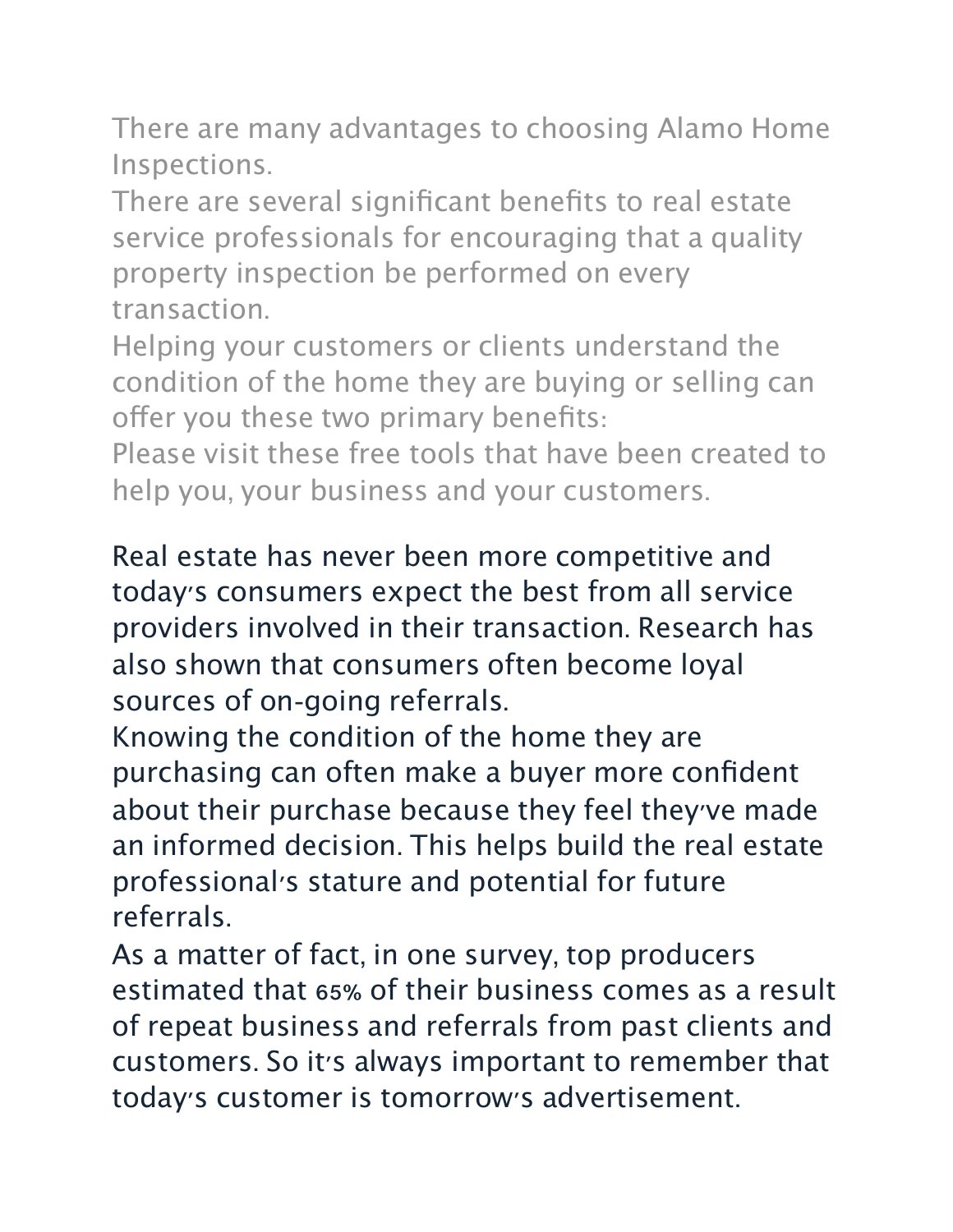How Alamo Home inspections can help your

customers stay satisfied. Alamo Home Inspections is thorough, professional, and report on all the conditions of the home. Alamo Home Inspections inspectors are both technically proficient and professional in the way they carry out their inspections. Our inspectors are provided training through The National Association of Certified Home Inspectors. This type of professional inspector training assures you that your inspector is proficient in the necessary areas of residential construction and understands the property inspection process.

Lawsuits are a fact of life in the Real Estate Industry, and many of them are unwarranted. Too often the real estate firm is held accountable for defects found after the buyer moves into a home. This fact is surprising in light of a recent study by ASHI (The American Society of Home Inspectors) and NAR (The National Association of Realtors), which found that NAR members recommend a home inspection almost 100% of the time.

## What could be going wrong?

Basically, not all property inspectors offer the same quality of service. In speaking with top legal counsel of several major real estate firms, Alamo Home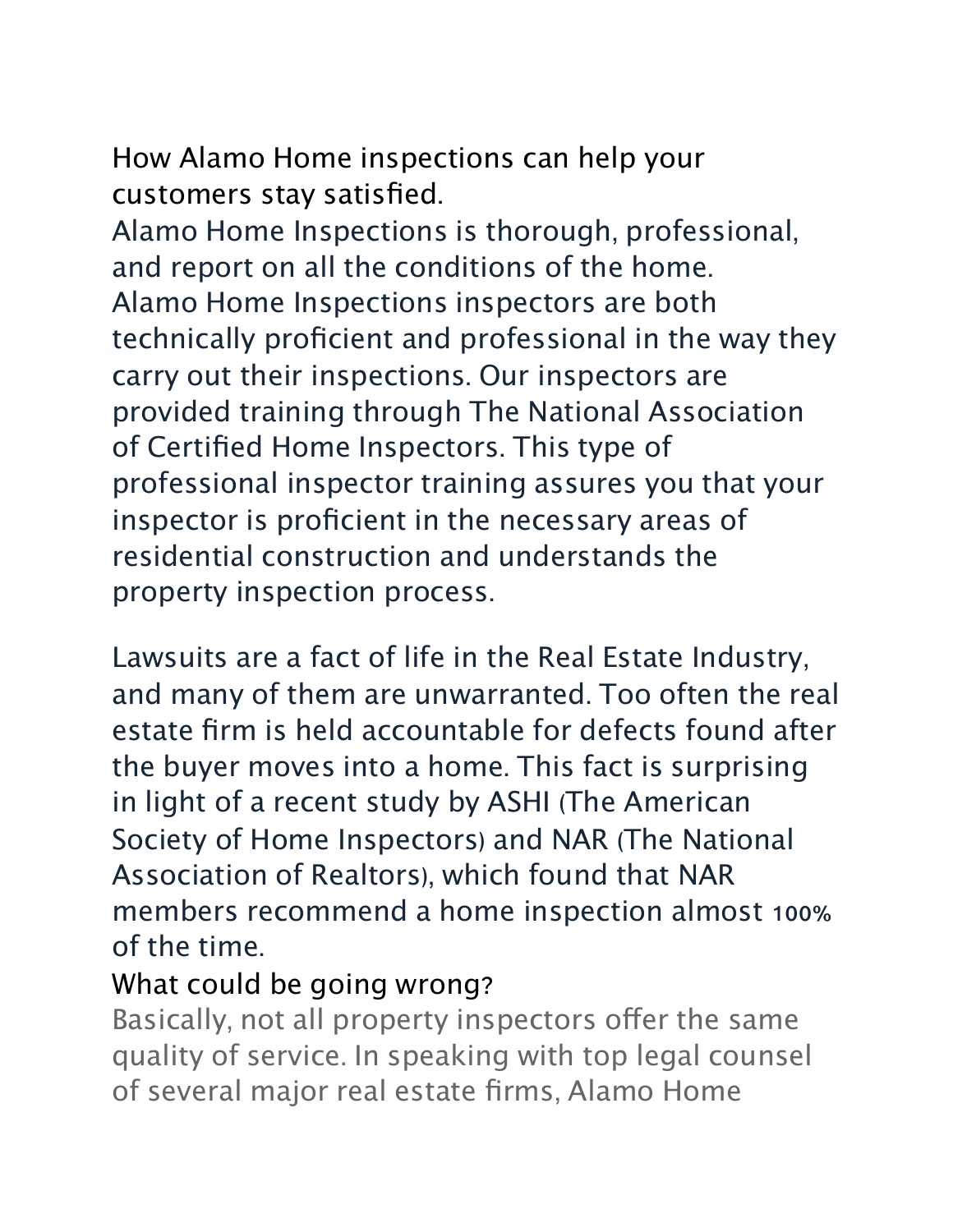Inspections has found that too often agents are involved in lawsuits over home defects even though their client hired an inspector.

This can occur because the home inspector was either un-insured, un-trained, or otherwise un-qualified, and thus the legal liability fell back on the real estate firm or other service provider. Here are a few things your clients should ask about when interviewing an inspector:

Errors and Omissions Insurance. If the firm your customer chooses does not have this insurance, you increase the likelihood that you could be left holding the bag should a significant claim arise after the deal has closed.

Training and On-Going Education. Claims may arise because the inspector is un-informed or un-trained and thus misses a defect. Even in States and Provinces where licensing is required, on-going education is often lacking. And remember, experience does not replace the need for property inspectors to have an on-going source of education and access to technical support.

Inspection Report Quality. It's vital that the report the home inspector provides to your customer is detailed, easy to understand and professional.